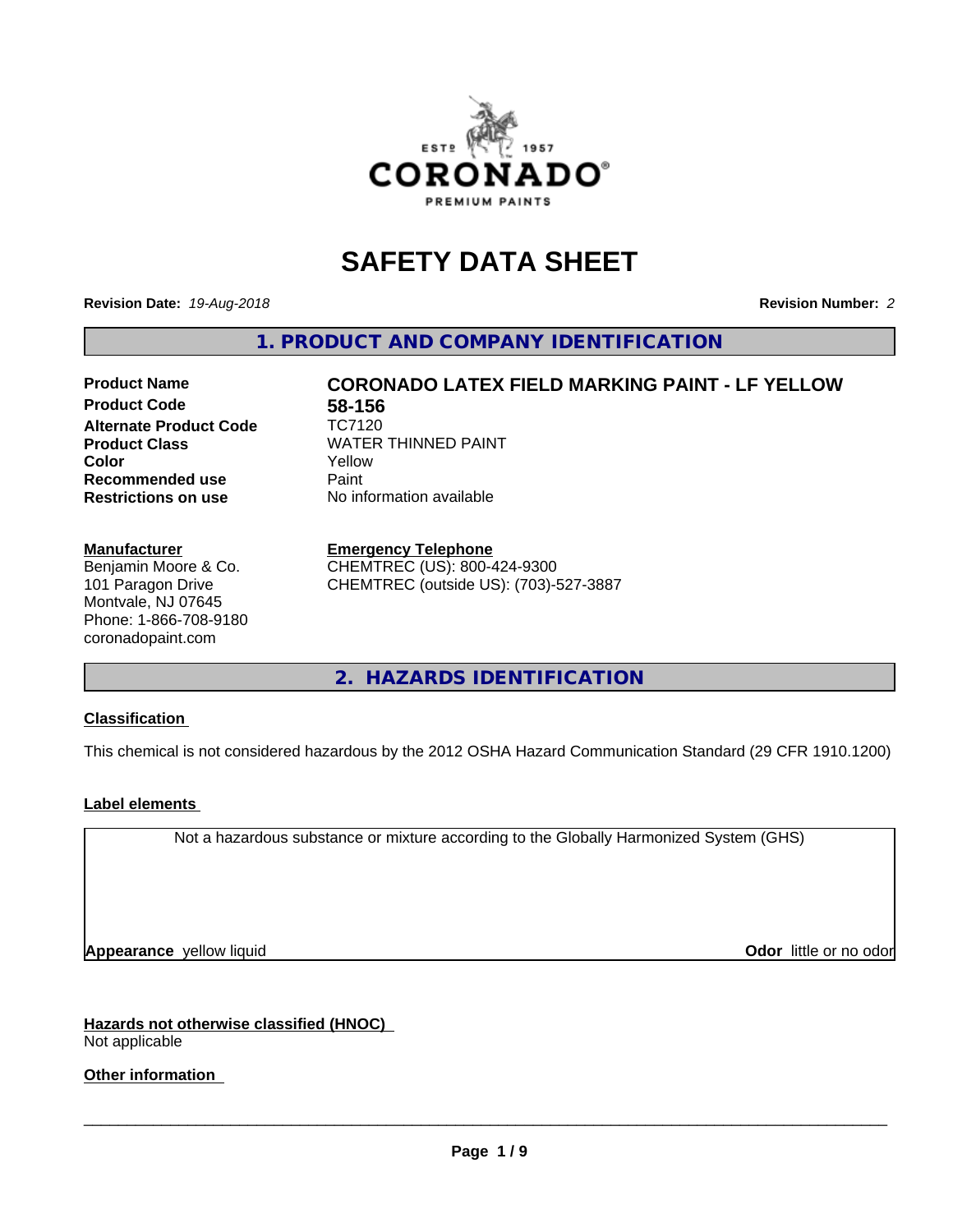No information available

# **3. COMPOSITION INFORMATION ON COMPONENTS**

\_\_\_\_\_\_\_\_\_\_\_\_\_\_\_\_\_\_\_\_\_\_\_\_\_\_\_\_\_\_\_\_\_\_\_\_\_\_\_\_\_\_\_\_\_\_\_\_\_\_\_\_\_\_\_\_\_\_\_\_\_\_\_\_\_\_\_\_\_\_\_\_\_\_\_\_\_\_\_\_\_\_\_\_\_\_\_\_\_\_\_\_\_

| <b>Chemical name</b> | <b>CAS No.</b>      | Weight-%     |
|----------------------|---------------------|--------------|
| Limestone            | $(-65 - ?)$<br>1317 | / I I<br>- 0 |
| Kaolin               | 1332-58-7           |              |
| Titanium dioxide     | 13463-67-7<br>-     |              |

|                                                                        |                        | 4. FIRST AID MEASURES                                                                                                                        |  |  |
|------------------------------------------------------------------------|------------------------|----------------------------------------------------------------------------------------------------------------------------------------------|--|--|
|                                                                        |                        |                                                                                                                                              |  |  |
| <b>General Advice</b>                                                  |                        | No hazards which require special first aid measures.                                                                                         |  |  |
| <b>Eye Contact</b>                                                     | physician.             | Rinse thoroughly with plenty of water for at least 15 minutes and consult a                                                                  |  |  |
| <b>Skin Contact</b>                                                    |                        | Wash off immediately with soap and plenty of water while removing all<br>contaminated clothes and shoes.                                     |  |  |
| <b>Inhalation</b>                                                      |                        | Move to fresh air. If symptoms persist, call a physician.                                                                                    |  |  |
| Ingestion                                                              | if necessary.          | Clean mouth with water and afterwards drink plenty of water. Consult a physician                                                             |  |  |
| <b>Most Important</b><br><b>Symptoms/Effects</b>                       | None known.            |                                                                                                                                              |  |  |
| <b>Notes To Physician</b>                                              | Treat symptomatically. |                                                                                                                                              |  |  |
|                                                                        |                        | 5. FIRE-FIGHTING MEASURES                                                                                                                    |  |  |
| <b>Suitable Extinguishing Media</b>                                    |                        | Use extinguishing measures that are appropriate to local<br>circumstances and the surrounding environment.                                   |  |  |
| <b>Protective Equipment And Precautions For</b><br><b>Firefighters</b> |                        | As in any fire, wear self-contained breathing apparatus<br>pressure-demand, MSHA/NIOSH (approved or equivalent)<br>and full protective gear. |  |  |
| <b>Specific Hazards Arising From The Chemical</b>                      |                        | Closed containers may rupture if exposed to fire or<br>extreme heat.                                                                         |  |  |

**Sensitivity To Mechanical Impact** No **Sensitivity To Static Discharge** No

**Flash Point Data Flash Point (°F)**<br> **Flash Point (°C)**<br> **Flash Point (°C)**<br> **CO Flash Point (°C) Method** Not applicable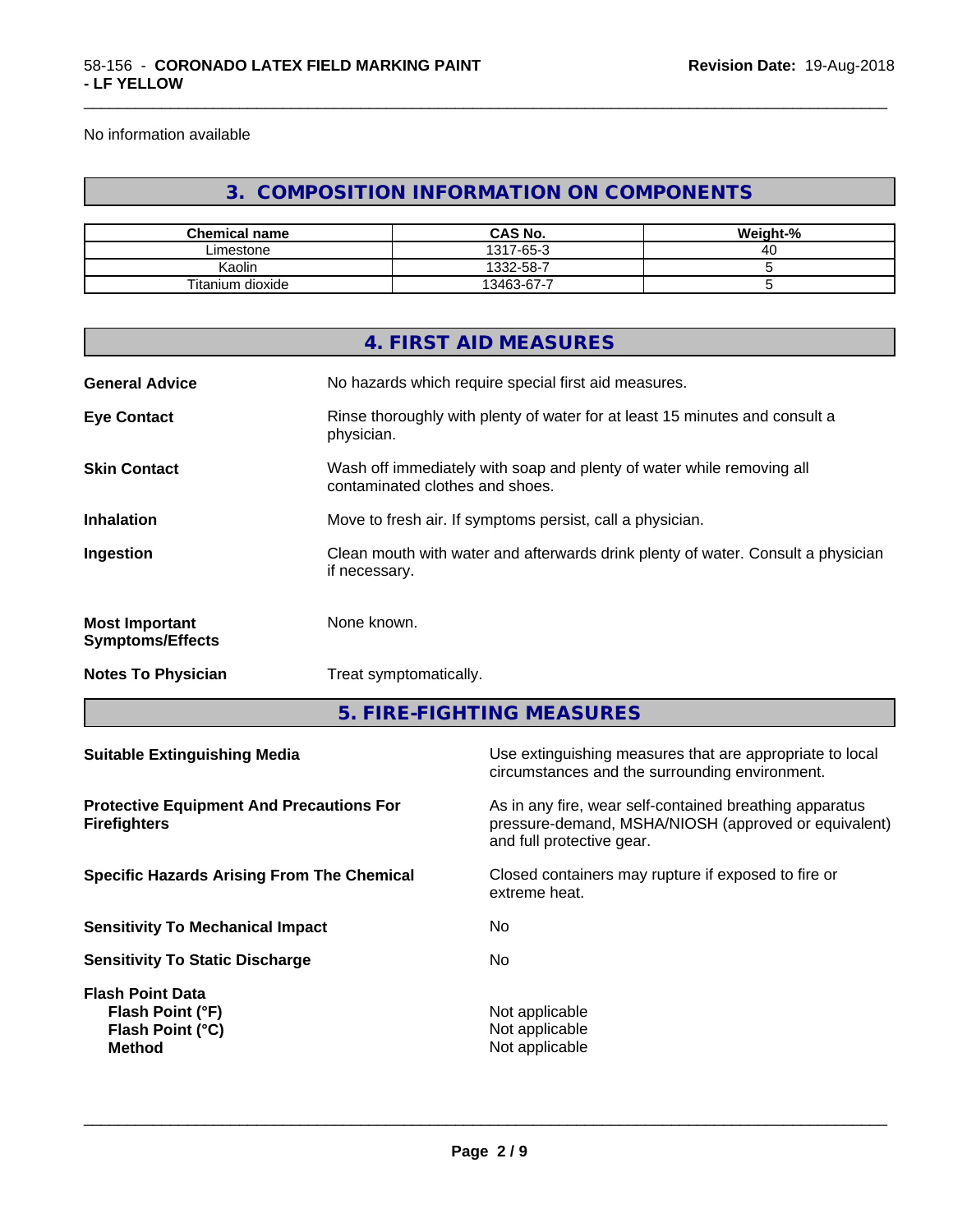#### **Flammability Limits In Air**

| Lower flammability limit:        |  |
|----------------------------------|--|
| <b>Upper flammability limit:</b> |  |

**Not applicable Not applicable** 

\_\_\_\_\_\_\_\_\_\_\_\_\_\_\_\_\_\_\_\_\_\_\_\_\_\_\_\_\_\_\_\_\_\_\_\_\_\_\_\_\_\_\_\_\_\_\_\_\_\_\_\_\_\_\_\_\_\_\_\_\_\_\_\_\_\_\_\_\_\_\_\_\_\_\_\_\_\_\_\_\_\_\_\_\_\_\_\_\_\_\_\_\_

**NFPA Health:** 1 **Flammability:** 0 **Instability:** 0 **Special:** Not Applicable

#### **NFPA Legend**

- 0 Not Hazardous
- 1 Slightly
- 2 Moderate
- 3 High
- 4 Severe

*The ratings assigned are only suggested ratings, the contractor/employer has ultimate responsibilities for NFPA ratings where this system is used.*

*Additional information regarding the NFPA rating system is available from the National Fire Protection Agency (NFPA) at www.nfpa.org.*

# **6. ACCIDENTAL RELEASE MEASURES**

| <b>Personal Precautions</b>      | Avoid contact with skin, eyes and clothing. Ensure adequate ventilation.                                                                                                         |
|----------------------------------|----------------------------------------------------------------------------------------------------------------------------------------------------------------------------------|
| <b>Other Information</b>         | Prevent further leakage or spillage if safe to do so.                                                                                                                            |
| <b>Environmental precautions</b> | See Section 12 for additional Ecological Information.                                                                                                                            |
| <b>Methods for Cleaning Up</b>   | Soak up with inert absorbent material. Sweep up and shovel into suitable<br>containers for disposal.                                                                             |
|                                  | 7. HANDLING AND STORAGE                                                                                                                                                          |
| <b>Handling</b>                  | Avoid contact with skin, eyes and clothing. Avoid breathing vapors, spray mists or<br>sanding dust. In case of insufficient ventilation, wear suitable respiratory<br>equipment. |
| <b>Storage</b>                   | Keep container tightly closed. Keep out of the reach of children.                                                                                                                |
|                                  |                                                                                                                                                                                  |

**Incompatible Materials** No information available

**8. EXPOSURE CONTROLS/PERSONAL PROTECTION**

#### **Exposure Limits**

| Chemical name    | <b>ACGIH TLV</b>         | <b>OSHA PEL</b>            |
|------------------|--------------------------|----------------------------|
| Limestone        | N/E                      | 15 mg/m <sup>3</sup> - TWA |
|                  |                          | $5 \text{ mg/m}^3$ - TWA   |
| Kaolin           | $2 \text{ mg/m}^3$ - TWA | 15 mg/m <sup>3</sup> - TWA |
|                  |                          | $5 \text{ mg/m}^3$ - TWA   |
| Titanium dioxide | 10 mg/m $3$ - TWA        | 15 mg/m $3$ - TWA          |

#### **Legend**

ACGIH - American Conference of Governmental Industrial Hygienists Exposure Limits OSHA - Occupational Safety & Health Administration Exposure Limits N/E - Not Established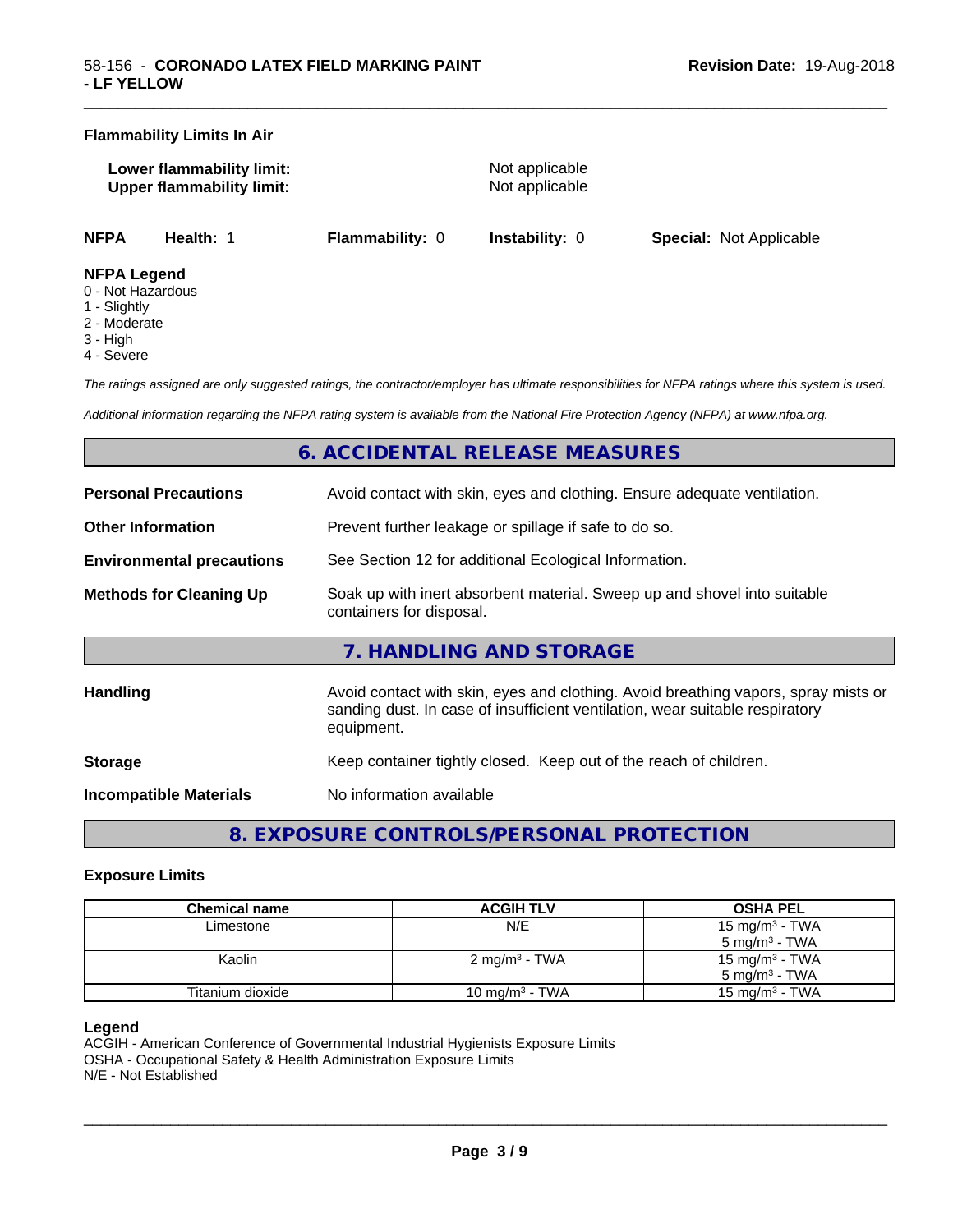| <b>Engineering Measures</b>          | Ensure adequate ventilation, especially in confined areas.               |  |  |
|--------------------------------------|--------------------------------------------------------------------------|--|--|
| <b>Personal Protective Equipment</b> |                                                                          |  |  |
| <b>Eye/Face Protection</b>           | Safety glasses with side-shields.                                        |  |  |
| <b>Skin Protection</b>               | Protective gloves and impervious clothing.                               |  |  |
| <b>Respiratory Protection</b>        | In case of insufficient ventilation wear suitable respiratory equipment. |  |  |
| <b>Hygiene Measures</b>              | Avoid contact with skin, eyes and clothing. Remove and wash contaminated |  |  |

clothing before re-use. Wash thoroughly after handling.

\_\_\_\_\_\_\_\_\_\_\_\_\_\_\_\_\_\_\_\_\_\_\_\_\_\_\_\_\_\_\_\_\_\_\_\_\_\_\_\_\_\_\_\_\_\_\_\_\_\_\_\_\_\_\_\_\_\_\_\_\_\_\_\_\_\_\_\_\_\_\_\_\_\_\_\_\_\_\_\_\_\_\_\_\_\_\_\_\_\_\_\_\_

# **9. PHYSICAL AND CHEMICAL PROPERTIES**

| Appearance                           | yellow liquid            |
|--------------------------------------|--------------------------|
| Odor                                 | little or no odor        |
| <b>Odor Threshold</b>                | No information available |
| Density (Ibs/gal)                    | $11.5 - 11.8$            |
| <b>Specific Gravity</b>              | $1.37 - 1.42$            |
| pH                                   | No information available |
| <b>Viscosity (cps)</b>               | No information available |
| Solubility(ies)                      | No information available |
| <b>Water solubility</b>              | No information available |
| <b>Evaporation Rate</b>              | No information available |
| Vapor pressure @20 °C (kPa)          | No information available |
| Vapor density                        | No information available |
| Wt. % Solids                         | $45 - 55$                |
| Vol. % Solids                        | $25 - 35$                |
| Wt. % Volatiles                      | $45 - 55$                |
| Vol. % Volatiles                     | $65 - 75$                |
| <b>VOC Regulatory Limit (g/L)</b>    | < 50                     |
| <b>Boiling Point (°F)</b>            | 212                      |
| <b>Boiling Point (°C)</b>            | 100                      |
| <b>Freezing Point (°F)</b>           | 32                       |
| <b>Freezing Point (°C)</b>           | 0                        |
| Flash Point (°F)                     | Not applicable           |
| Flash Point (°C)                     | Not applicable           |
| <b>Method</b>                        | Not applicable           |
| Flammability (solid, gas)            | Not applicable           |
| <b>Upper flammability limit:</b>     | Not applicable           |
| Lower flammability limit:            | Not applicable           |
| <b>Autoignition Temperature (°F)</b> | No information available |
| <b>Autoignition Temperature (°C)</b> | No information available |
| Decomposition Temperature (°F)       | No information available |
| Decomposition Temperature (°C)       | No information available |
| <b>Partition coefficient</b>         | No information available |

# **10. STABILITY AND REACTIVITY**

**Reactivity Not Applicable** Not Applicable

**Chemical Stability Chemical Stability** Stable under normal conditions.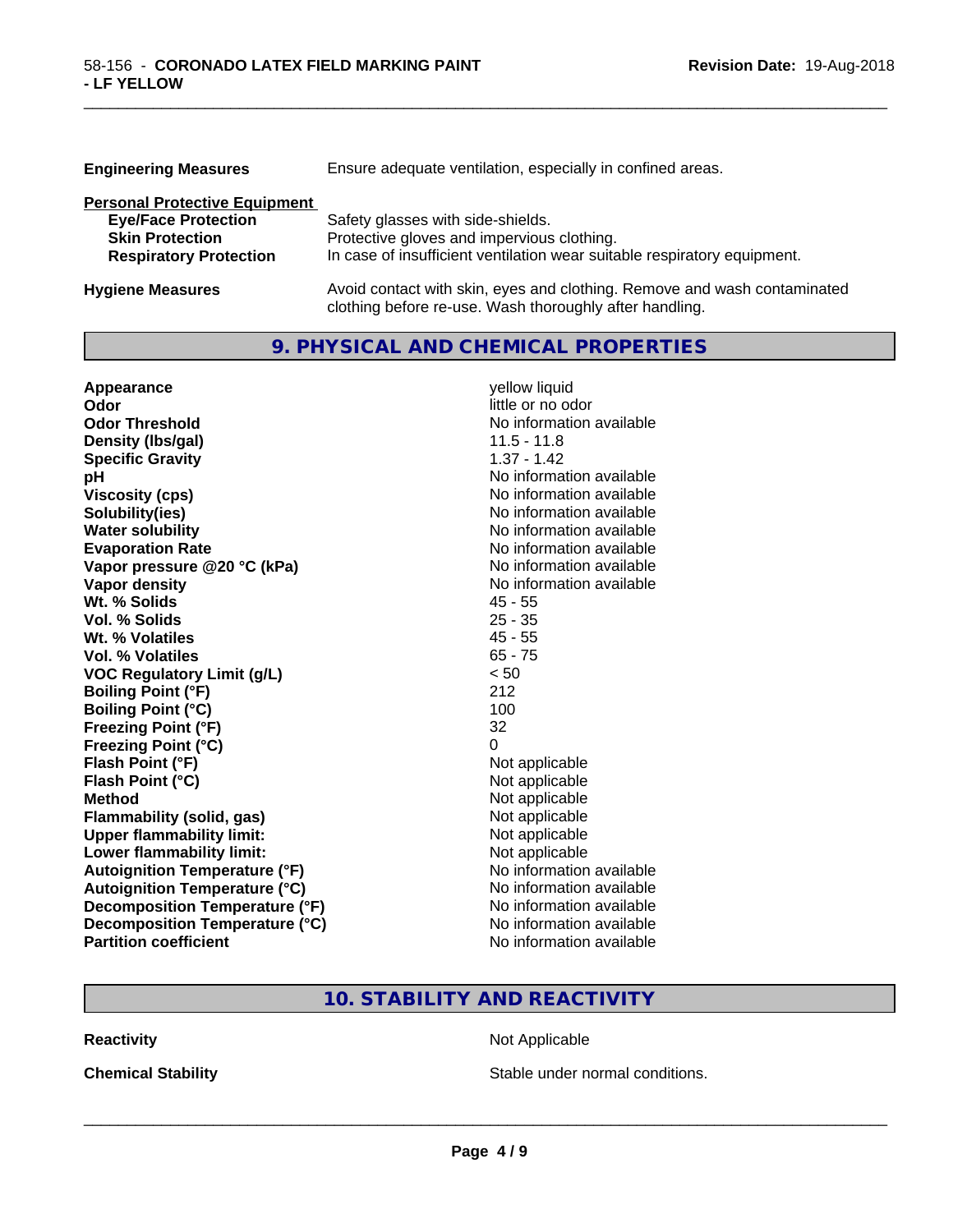| Prevent from freezing.<br><b>Conditions to avoid</b><br><b>Incompatible Materials</b><br>No materials to be especially mentioned.<br><b>Hazardous Decomposition Products</b><br>None under normal use.<br>None under normal conditions of use.<br>Possibility of hazardous reactions<br>11. TOXICOLOGICAL INFORMATION<br><b>Product Information</b><br>Information on likely routes of exposure<br><b>Principal Routes of Exposure</b><br>Eye contact, skin contact and inhalation.<br><b>Acute Toxicity</b><br><b>Product Information</b><br>No information available<br>Symptoms related to the physical, chemical and toxicological characteristics<br>No information available                                                                                                                                                                                                                                                                                                                          |  |  |
|-------------------------------------------------------------------------------------------------------------------------------------------------------------------------------------------------------------------------------------------------------------------------------------------------------------------------------------------------------------------------------------------------------------------------------------------------------------------------------------------------------------------------------------------------------------------------------------------------------------------------------------------------------------------------------------------------------------------------------------------------------------------------------------------------------------------------------------------------------------------------------------------------------------------------------------------------------------------------------------------------------------|--|--|
|                                                                                                                                                                                                                                                                                                                                                                                                                                                                                                                                                                                                                                                                                                                                                                                                                                                                                                                                                                                                             |  |  |
|                                                                                                                                                                                                                                                                                                                                                                                                                                                                                                                                                                                                                                                                                                                                                                                                                                                                                                                                                                                                             |  |  |
|                                                                                                                                                                                                                                                                                                                                                                                                                                                                                                                                                                                                                                                                                                                                                                                                                                                                                                                                                                                                             |  |  |
|                                                                                                                                                                                                                                                                                                                                                                                                                                                                                                                                                                                                                                                                                                                                                                                                                                                                                                                                                                                                             |  |  |
|                                                                                                                                                                                                                                                                                                                                                                                                                                                                                                                                                                                                                                                                                                                                                                                                                                                                                                                                                                                                             |  |  |
|                                                                                                                                                                                                                                                                                                                                                                                                                                                                                                                                                                                                                                                                                                                                                                                                                                                                                                                                                                                                             |  |  |
|                                                                                                                                                                                                                                                                                                                                                                                                                                                                                                                                                                                                                                                                                                                                                                                                                                                                                                                                                                                                             |  |  |
|                                                                                                                                                                                                                                                                                                                                                                                                                                                                                                                                                                                                                                                                                                                                                                                                                                                                                                                                                                                                             |  |  |
|                                                                                                                                                                                                                                                                                                                                                                                                                                                                                                                                                                                                                                                                                                                                                                                                                                                                                                                                                                                                             |  |  |
|                                                                                                                                                                                                                                                                                                                                                                                                                                                                                                                                                                                                                                                                                                                                                                                                                                                                                                                                                                                                             |  |  |
|                                                                                                                                                                                                                                                                                                                                                                                                                                                                                                                                                                                                                                                                                                                                                                                                                                                                                                                                                                                                             |  |  |
| <b>Symptoms</b>                                                                                                                                                                                                                                                                                                                                                                                                                                                                                                                                                                                                                                                                                                                                                                                                                                                                                                                                                                                             |  |  |
| Delayed and immediate effects as well as chronic effects from short and long-term exposure                                                                                                                                                                                                                                                                                                                                                                                                                                                                                                                                                                                                                                                                                                                                                                                                                                                                                                                  |  |  |
| Eye contact<br>May cause slight irritation.<br>Substance may cause slight skin irritation. Prolonged or repeated contact may dry<br><b>Skin contact</b><br>skin and cause irritation.<br>May cause irritation of respiratory tract.<br><b>Inhalation</b><br>Ingestion may cause gastrointestinal irritation, nausea, vomiting and diarrhea.<br>Ingestion<br>No information available<br><b>Sensitization</b><br>No information available.<br><b>Neurological Effects</b><br><b>Mutagenic Effects</b><br>No information available.<br><b>Reproductive Effects</b><br>No information available.<br><b>Developmental Effects</b><br>No information available.<br><b>Target organ effects</b><br>No information available.<br><b>STOT - single exposure</b><br>No information available.<br><b>STOT - repeated exposure</b><br>No information available.<br>Other adverse effects<br>No information available.<br><b>Aspiration Hazard</b><br>No information available<br><b>Numerical measures of toxicity</b> |  |  |
| 501621 mg/kg<br><b>ATEmix (oral)</b>                                                                                                                                                                                                                                                                                                                                                                                                                                                                                                                                                                                                                                                                                                                                                                                                                                                                                                                                                                        |  |  |
| <b>Component Information</b>                                                                                                                                                                                                                                                                                                                                                                                                                                                                                                                                                                                                                                                                                                                                                                                                                                                                                                                                                                                |  |  |
| Kaolin<br>LD50 Oral: > 5000 mg/kg (Rat)<br>Titanium dioxide<br>LD50 Oral: > 10000 mg/kg (Rat)                                                                                                                                                                                                                                                                                                                                                                                                                                                                                                                                                                                                                                                                                                                                                                                                                                                                                                               |  |  |
| Carcinogenicity                                                                                                                                                                                                                                                                                                                                                                                                                                                                                                                                                                                                                                                                                                                                                                                                                                                                                                                                                                                             |  |  |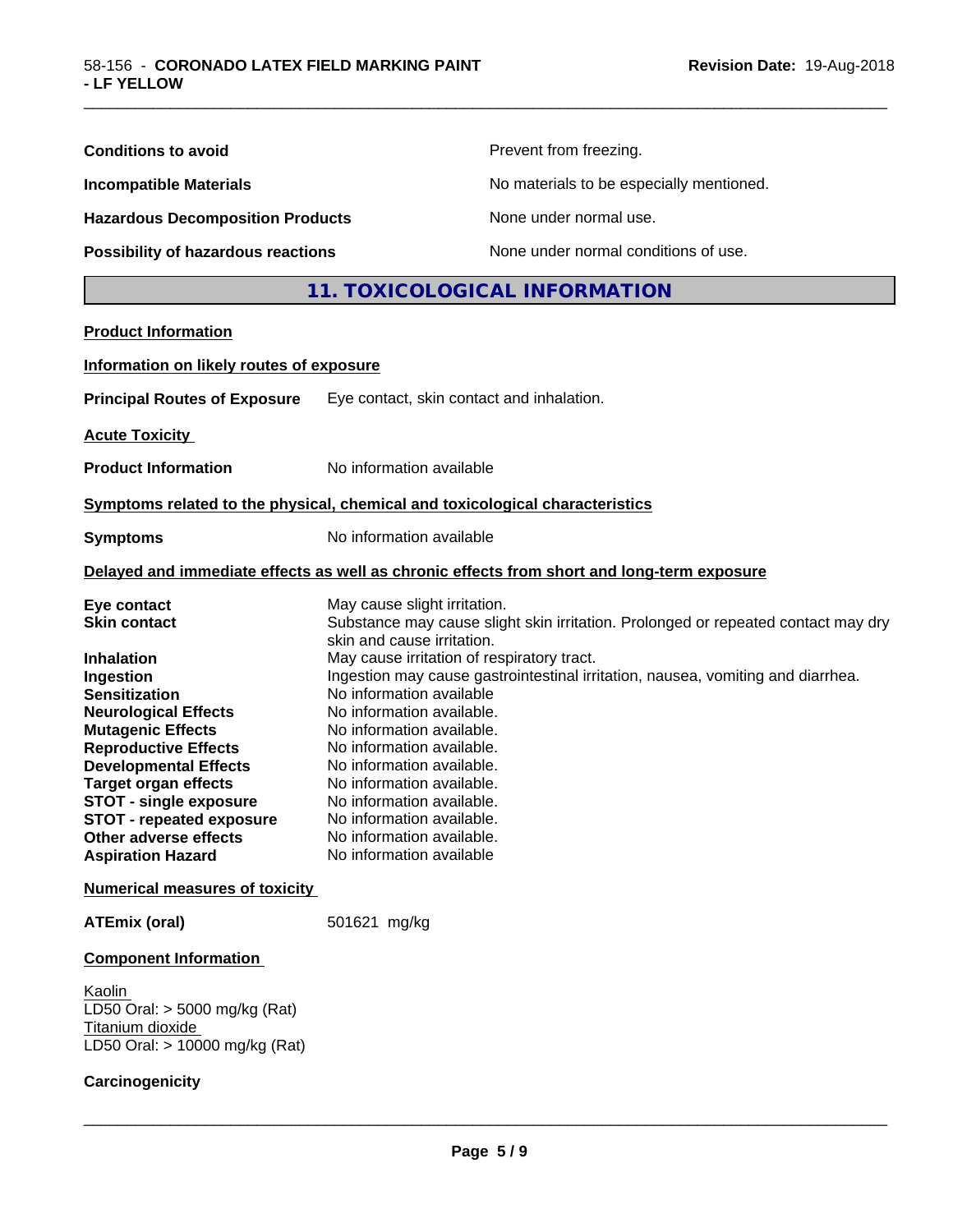*The information below indicateswhether each agency has listed any ingredient as a carcinogen:.*

| <b>Chemical</b><br>name  | <b>IARC</b>                    | <b>NTP</b> | <b>OSHA</b> |
|--------------------------|--------------------------------|------------|-------------|
|                          | . .<br>2B<br>Possible<br>Human |            | Listed<br>. |
| .<br>dioxide<br>⊺itanium | Carcinogen                     |            |             |

\_\_\_\_\_\_\_\_\_\_\_\_\_\_\_\_\_\_\_\_\_\_\_\_\_\_\_\_\_\_\_\_\_\_\_\_\_\_\_\_\_\_\_\_\_\_\_\_\_\_\_\_\_\_\_\_\_\_\_\_\_\_\_\_\_\_\_\_\_\_\_\_\_\_\_\_\_\_\_\_\_\_\_\_\_\_\_\_\_\_\_\_\_

• Although IARC has classified titanium dioxide as possibly carcinogenic to humans (2B), their summary concludes: "No significant exposure to titanium dioxide is thought to occur during the use of products in which titanium dioxide is bound to other materials, such as paint."

#### **Legend**

IARC - International Agency for Research on Cancer NTP - National Toxicity Program OSHA - Occupational Safety & Health Administration

**12. ECOLOGICAL INFORMATION**

# **Ecotoxicity Effects**

The environmental impact of this product has not been fully investigated.

### **Product Information**

#### **Acute Toxicity to Fish**

No information available

#### **Acute Toxicity to Aquatic Invertebrates**

No information available

#### **Acute Toxicity to Aquatic Plants**

No information available

#### **Persistence / Degradability**

No information available.

#### **Bioaccumulation**

No information available.

#### **Mobility in Environmental Media**

No information available.

#### **Ozone**

No information available

### **Component Information**

#### **Acute Toxicity to Fish**

Titanium dioxide  $LC50:$  > 1000 mg/L (Fathead Minnow - 96 hr.)

#### **Acute Toxicity to Aquatic Invertebrates**

No information available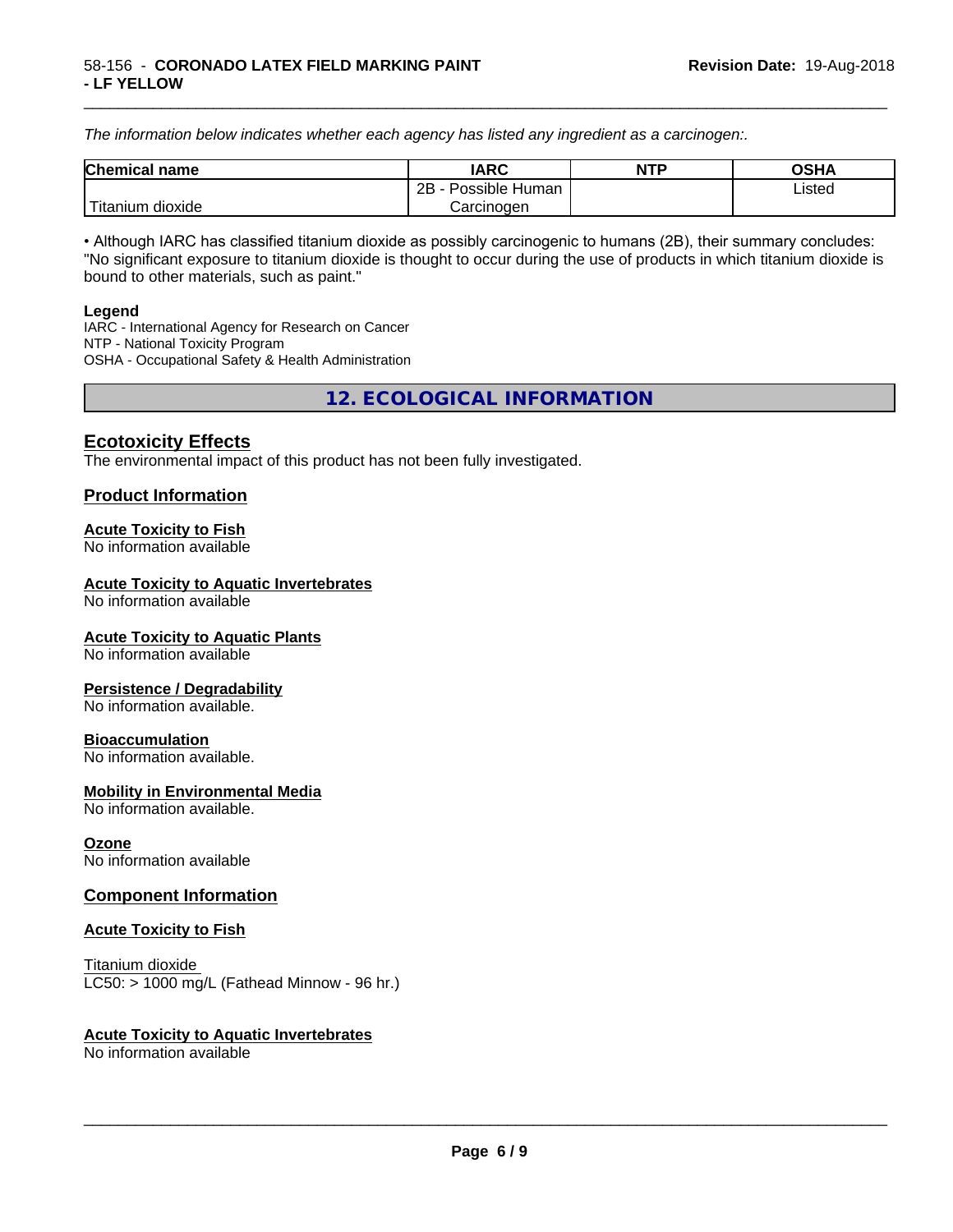#### **Acute Toxicity to Aquatic Plants**

No information available

|                              | 13. DISPOSAL CONSIDERATIONS                                                                                                                                                                                               |  |
|------------------------------|---------------------------------------------------------------------------------------------------------------------------------------------------------------------------------------------------------------------------|--|
| <b>Waste Disposal Method</b> | Dispose of in accordance with federal, state, and local regulations. Local<br>requirements may vary, consult your sanitation department or state-designated<br>environmental protection agency for more disposal options. |  |
|                              | 14. TRANSPORT INFORMATION                                                                                                                                                                                                 |  |
| <b>DOT</b>                   | Not regulated                                                                                                                                                                                                             |  |
| <b>ICAO/IATA</b>             | Not regulated                                                                                                                                                                                                             |  |
| <b>IMDG/IMO</b>              | Not regulated                                                                                                                                                                                                             |  |
|                              | 15. REGULATORY INFORMATION                                                                                                                                                                                                |  |

\_\_\_\_\_\_\_\_\_\_\_\_\_\_\_\_\_\_\_\_\_\_\_\_\_\_\_\_\_\_\_\_\_\_\_\_\_\_\_\_\_\_\_\_\_\_\_\_\_\_\_\_\_\_\_\_\_\_\_\_\_\_\_\_\_\_\_\_\_\_\_\_\_\_\_\_\_\_\_\_\_\_\_\_\_\_\_\_\_\_\_\_\_

# **International Inventories**

| <b>TSCA: United States</b> | Yes - All components are listed or exempt. |
|----------------------------|--------------------------------------------|
| <b>DSL: Canada</b>         | Yes - All components are listed or exempt. |

# **Federal Regulations**

| SARA 311/312 hazardous categorization |    |  |
|---------------------------------------|----|--|
| Acute health hazard                   | Nο |  |
| Chronic Health Hazard                 | Nο |  |
| Fire hazard                           | Nο |  |
| Sudden release of pressure hazard     | N٥ |  |

Reactive Hazard No

#### **SARA 313**

Section 313 of Title III of the Superfund Amendments and Reauthorization Act of 1986 (SARA). This product contains a chemical or chemicals which are subject to the reporting requirements of the Act and Title 40 of the Code of Federal Regulations, Part 372:

*None*

**Clean Air Act,Section 112 Hazardous Air Pollutants (HAPs) (see 40 CFR 61)**

This product contains the following HAPs:

*None*

# **US State Regulations**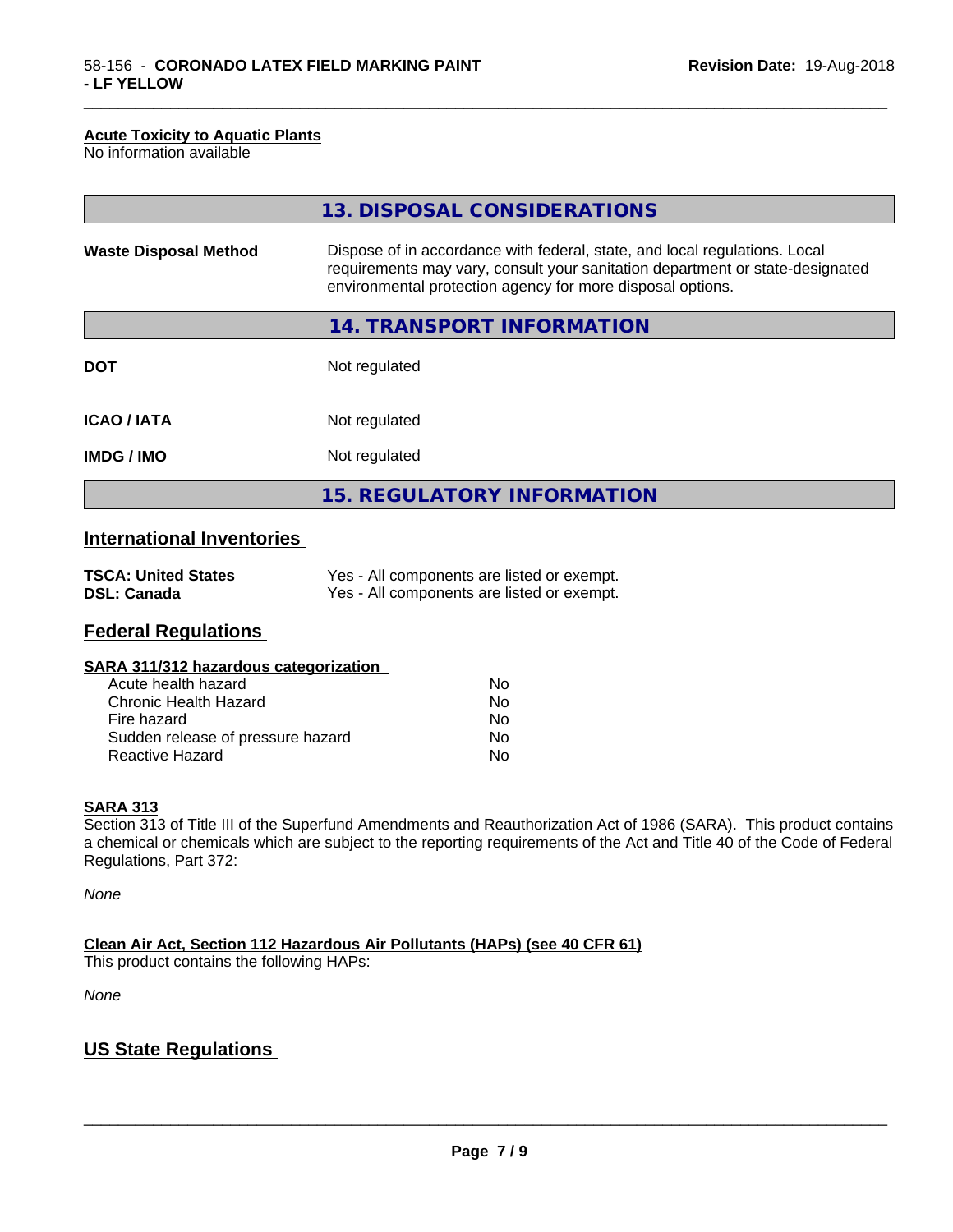#### **California Proposition 65**

# **43 WARNING:** Cancer and Reproductive Harm– www.P65warnings.ca.gov

#### **State Right-to-Know**

| <b>Chemical name</b> | <b>Massachusetts</b> | <b>New Jersey</b> | Pennsylvania |
|----------------------|----------------------|-------------------|--------------|
| Limestone            |                      |                   |              |
| Kaolin               |                      |                   |              |
| Titanium dioxide     |                      |                   |              |

#### **Legend**

X - Listed

# **16. OTHER INFORMATION**

**HMIS** - **Health:** 1 **Flammability:** 0 **Reactivity:** 0 **PPE:** -

#### **HMIS Legend**

- 0 Minimal Hazard
- 1 Slight Hazard
- 2 Moderate Hazard
- 3 Serious Hazard
- 4 Severe Hazard
- \* Chronic Hazard

X - Consult your supervisor or S.O.P. for "Special" handling instructions.

*Note: The PPE rating has intentionally been left blank. Choose appropriate PPE that will protect employees from the hazards the material will present under the actual normal conditions of use.*

*Caution: HMISÒ ratings are based on a 0-4 rating scale, with 0 representing minimal hazards or risks, and 4 representing significant hazards or risks. Although HMISÒ ratings are not required on MSDSs under 29 CFR 1910.1200, the preparer, has chosen to provide them. HMISÒ ratings are to be used only in conjunction with a fully implemented HMISÒ program by workers who have received appropriate HMISÒ training. HMISÒ is a registered trade and service mark of the NPCA. HMISÒ materials may be purchased exclusively from J. J. Keller (800) 327-6868.*

 **WARNING!** If you scrape, sand, or remove old paint, you may release lead dust. LEAD IS TOXIC. EXPOSURE TO LEAD DUST CAN CAUSE SERIOUS ILLNESS, SUCH AS BRAIN DAMAGE, ESPECIALLY IN CHILDREN. PREGNANT WOMEN SHOULD ALSO AVOID EXPOSURE.Wear a NIOSH approved respirator to control lead exposure. Clean up carefully with a HEPA vacuum and a wet mop. Before you start, find out how to protect yourself and your family by contacting the National Lead Information Hotline at 1-800-424-LEAD or log on to www.epa.gov/lead.

| <b>Prepared By</b>      | <b>Product Stewardship Department</b><br>Benjamin Moore & Co.<br>101 Paragon Drive<br>Montvale, NJ 07645<br>800-225-5554 |
|-------------------------|--------------------------------------------------------------------------------------------------------------------------|
| <b>Revision Date:</b>   | 19-Aug-2018                                                                                                              |
| <b>Revision Summary</b> | Not available                                                                                                            |